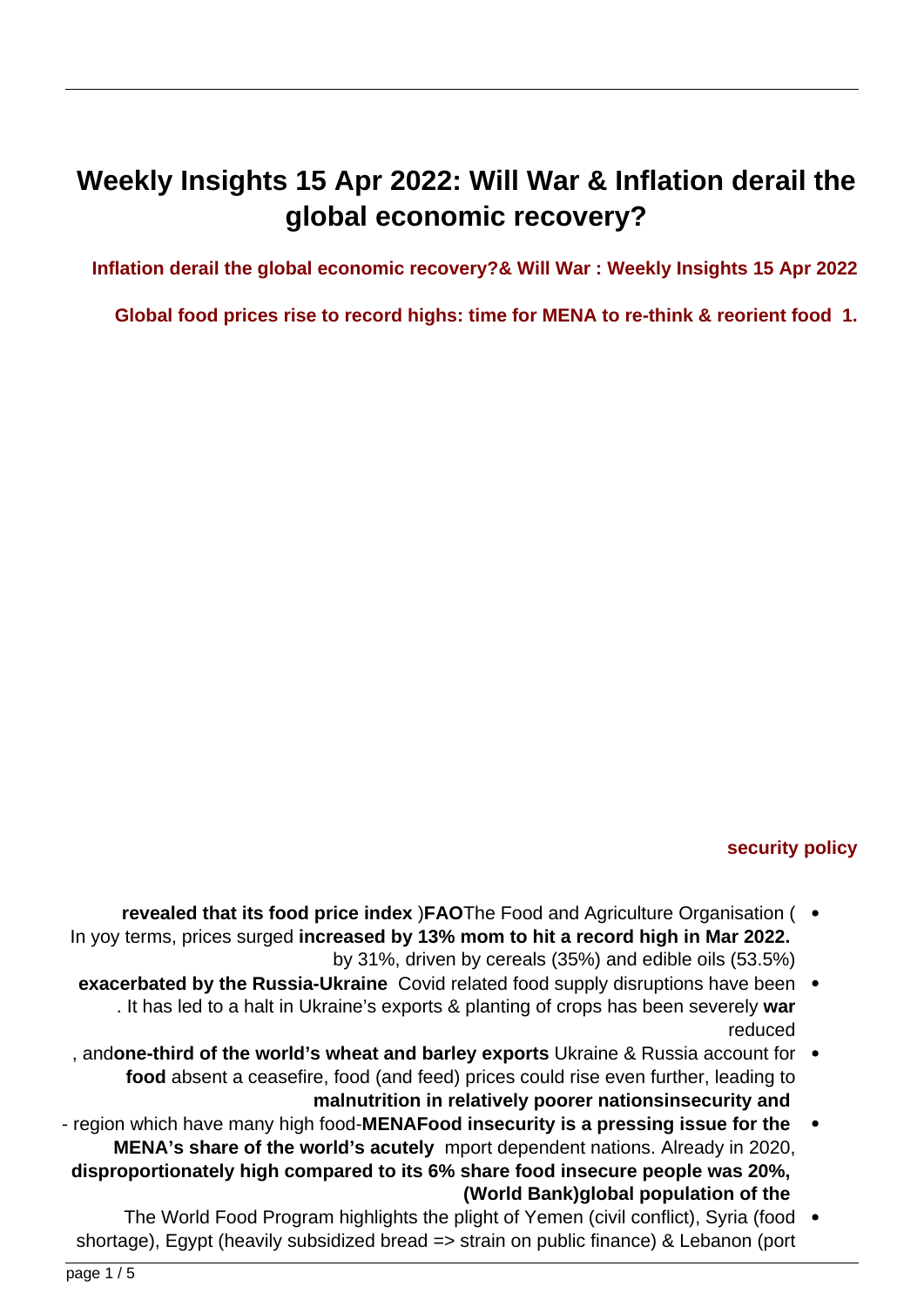blast  $+$  economic crisis) among others like Libya & Tunisia

**linum** in This is a wake-up call for the region to invest in (a) use of innovative **Bottom line** technology (AgriTech, hydroponics, vertical farming); (b) efficiency of importing food & storing it; (c) diversify food suppliers; (d) investments in arable land abroad



#### **Middle Eastacross the headline inflation price inflation is surpassing Food 2.**

Note: Data for Qatar and Saudi Arabia are as of Mar 2022, UAE as of Dec 2021, rest are as of Feb 2022

## Global trade, still grappling with supply chain/ logistics issues, is also affected by the 3. **Russia-Ukraine war**

(down % in 2022 3.0trade volume growth to downgraded merchandise The WTO  $(Apiril 2022)$ from a previous forecast of 4.7%) and by 3.4% in 2023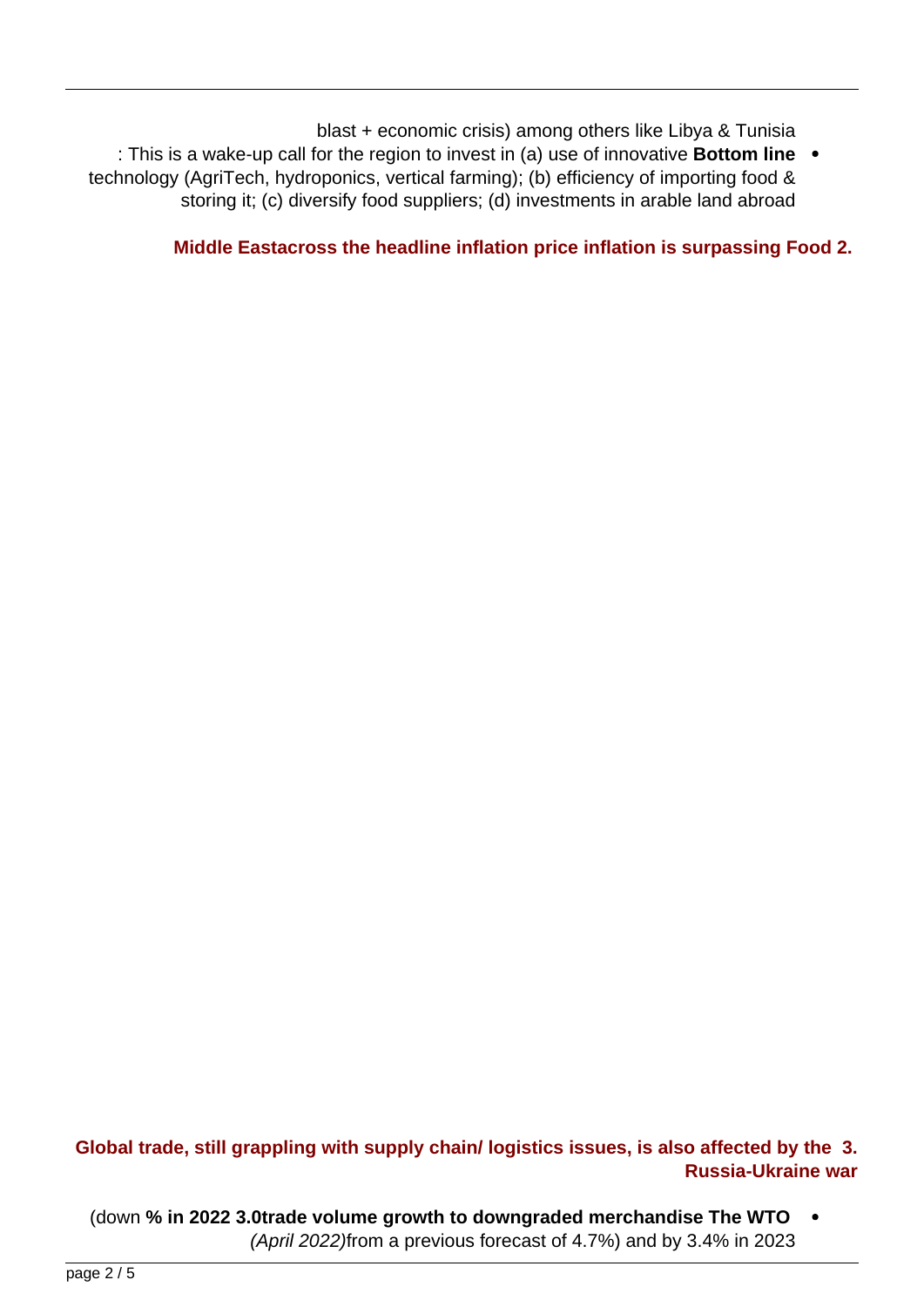Lockdowns and factory closures in Asia + shortages of raw materials/ inputs + war &  $\bullet$ (uptick in input and output price sub-indices **prices higher** related sanctions => pushing (new export decline in international trade in manufacturing PMI; rising food prices) + orders fell to 48.2 in Mar, the lowest since Jul 2020; transport services will be affected, **lower economic activity =>especially container shipping & air transport)** 

| Merchandise trade volume, 2018-2023 |        |        |         |      |         |        |  |  |  |  |
|-------------------------------------|--------|--------|---------|------|---------|--------|--|--|--|--|
|                                     | 2018   | 2019   | 2020    | 2021 | 2022f   | 2023f  |  |  |  |  |
| Volume of world merchandise trade   | 3.0    | 0.2    | $-5.0$  | 9.8  | 3.0     | 3.4    |  |  |  |  |
| <b>Exports</b>                      |        |        |         |      |         |        |  |  |  |  |
| North America                       | 3.8    | 0.3    | $-8.8$  | 6.3  | 3.4     | 5.3    |  |  |  |  |
| South America                       | $-0.9$ | $-1.2$ | $-4.6$  | 6.8  | $-0.3$  | 1.8    |  |  |  |  |
| Europe                              | 1.8    | 0.6    | $-7.8$  | 7.9  | 2.9     | 2.7    |  |  |  |  |
| CIS                                 | 4.0    | $-0.3$ | $-1.2$  | 1.4  | 4.9     | 2.8    |  |  |  |  |
| Africa                              | 3.1    | $-0.3$ | $-7.5$  | 5.1  | 1.4     | 1.1    |  |  |  |  |
| Middle East                         | 4.6    | $-1.9$ | $-9.3$  | 7.3  | 11.0    | 2.9    |  |  |  |  |
| Asia                                | 3.7    | 0.9    | 0.5     | 13.8 | 2.0     | 3.5    |  |  |  |  |
| <b>Imports</b>                      |        |        |         |      |         |        |  |  |  |  |
| North America                       | 5.1    | $-0.6$ | $-6.1$  | 12.6 | 3.9     | 2.5    |  |  |  |  |
| South America                       | 4.8    | $-1.7$ | $-11.2$ | 25.8 | 4.8     | 3.1    |  |  |  |  |
| Europe                              | 1.9    | 0.3    | $-7.3$  | 8.1  | 3.7     | 3.3    |  |  |  |  |
| CIS                                 | 4.0    | 8.3    | $-5.5$  | 10.7 | $-12.0$ | $-5.2$ |  |  |  |  |
| Africa                              | 5.4    | 3.0    | $-11.8$ | 4.2  | 2.5     | 3.9    |  |  |  |  |
| Middle East                         | $-4.1$ | 5.2    | $-9.8$  | 5.3  | 11.7    | 6.2    |  |  |  |  |
| Asia                                | 5.0    | $-0.4$ | $-1.0$  | 11.1 | 2.0     | 4.5    |  |  |  |  |

Source: World Trade Organisation Trade Forecast 2022-2023, Apr 2022

**Cargo transport costs remain high & rising 4.**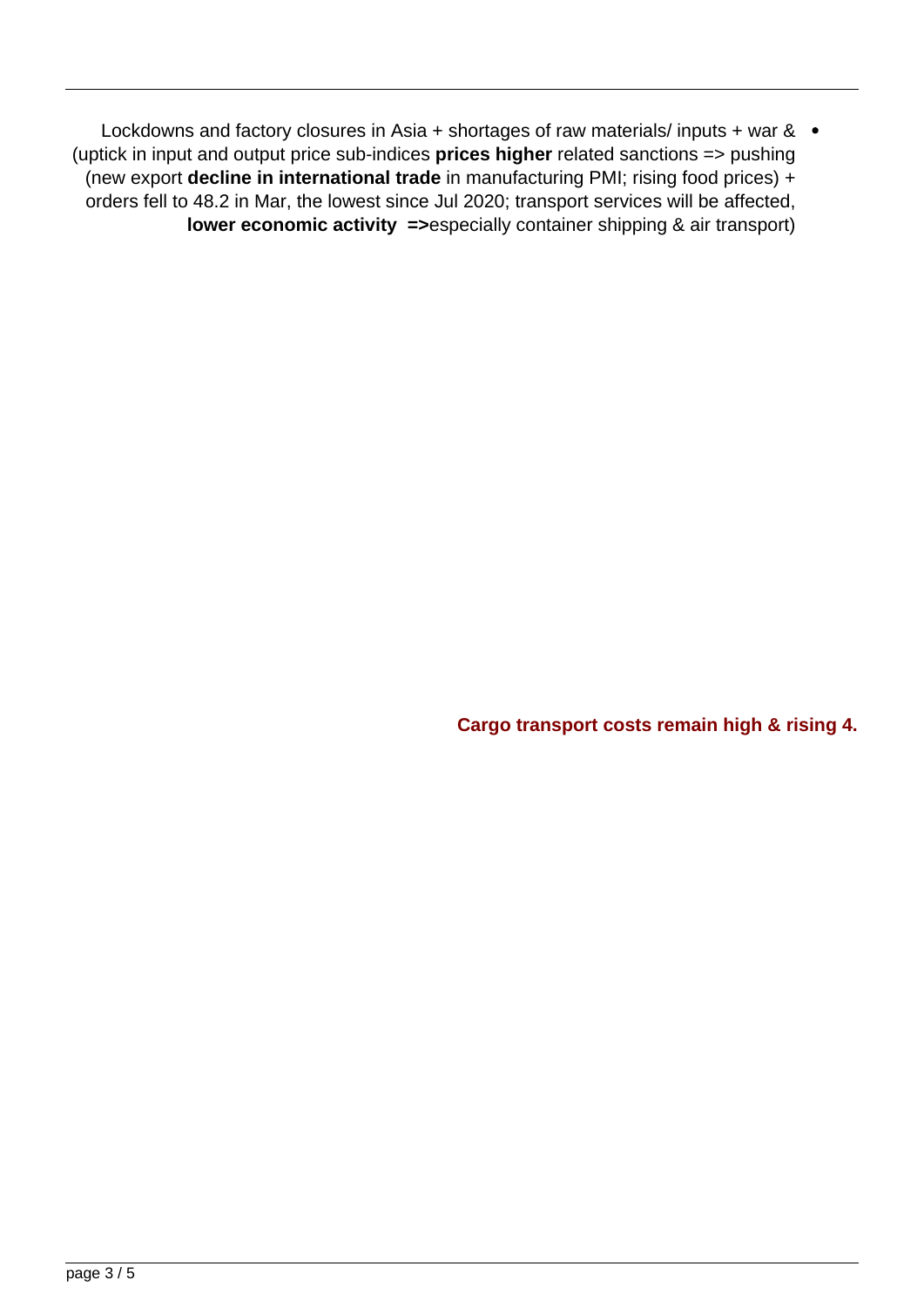

**Source: IATA Jet Fuel Price Monitor** 

- , but the current lockdowns in China and **Supply chain pressures seem to be easing** prolonged Russia-Ukraine war could be further disruptive (depending on duration & impact on manufacturing)
- index is very close to an all-time high and is a key Global Port Congestion Clarksons driver of shipping rates
- **air cargo will likely**, while the alternative of **highshistoric** remain at Shipping costs surge in jet fuel pricesthe recent become more expensive given



**Source: Federal Reserve Bank of New York** 

Source: Reuters Eikon. Chart by Nasser Saidi & Associates

#### **Middle East Airline Industry in a "recovery" phase? 5. Is the**